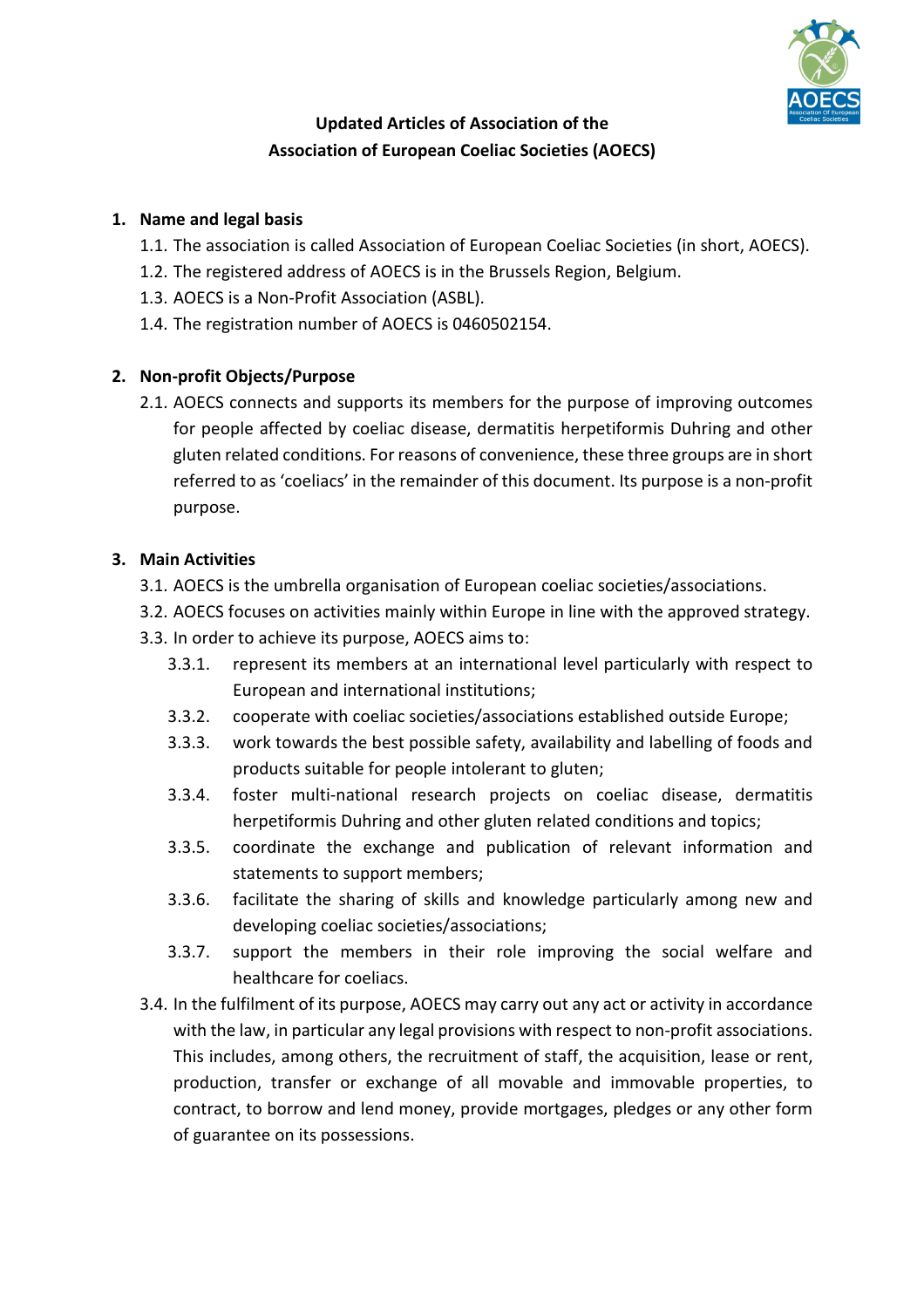# **4. Financing**

The financing of AOECS consists of:

- 4.1 The annual fees of members:
	- 4.1.1 The fees are requested from each member for the relevant fiscal year.
	- 4.1.2 The membership fees for members will be fixed by the General Assembly according to criteria to be determined by the General Assembly (in the AOECS' internal rules, if any, or otherwise) and following a recommendation from the Board of Directors (the "Board"). Such fees may vary depending on criteria such as the size of the relevant member or the number of paying members of a member. When determining the membership fees, the General Assembly has also the possibility to differentiate between the types of members.
	- 4.1.3 As long as the General Assembly has not approved the budget and the contributions for the current fiscal year, the Board is authorised to ask members for partial payments equivalent to their membership fees for the previous fiscal year, *pro-rata temporis*.
	- 4.1.4 At the discretion of the Board, which shall inform the members at the latest at the occasion of the next General Assembly meeting, annual fees may be reduced for a member due to exceptional circumstances. The request must be introduced to the Board no less than one month before the start of the new fiscal year. The payment of a reduced amount for more than two years results in the end of the membership.
	- 4.1.5 The maximum annual membership fee to be paid by each and any member each year amounts to EUR 30,000.
- 4.2 Other Incomes such as:
	- 4.2.1 International fees derived from members participating in the European Licensing Scheme (ELS) for gluten free products;
	- 4.2.2 Donations from members or third parties;
	- 4.2.3 Incomes from participating in projects, from sales or other sources.

For the avoidance of doubt, no additional (voting or other) rights will be attached to the payment of voluntary higher membership fees (or other voluntary payments) by members.

## **5. Members**

AOECS is constituted by full members, associate members and affiliate members. For the purpose of these Articles of Association, a reference to a member, without specifying its category, shall refer to a member of any of the above categories.

The number of full members is unlimited but may not be less than ten (10).

## **5.1 Full members (Voting)**

Every European coeliac society/association can apply for full membership if it fulfils all of the following conditions. The applicant:

5.1.1 represents coeliacs;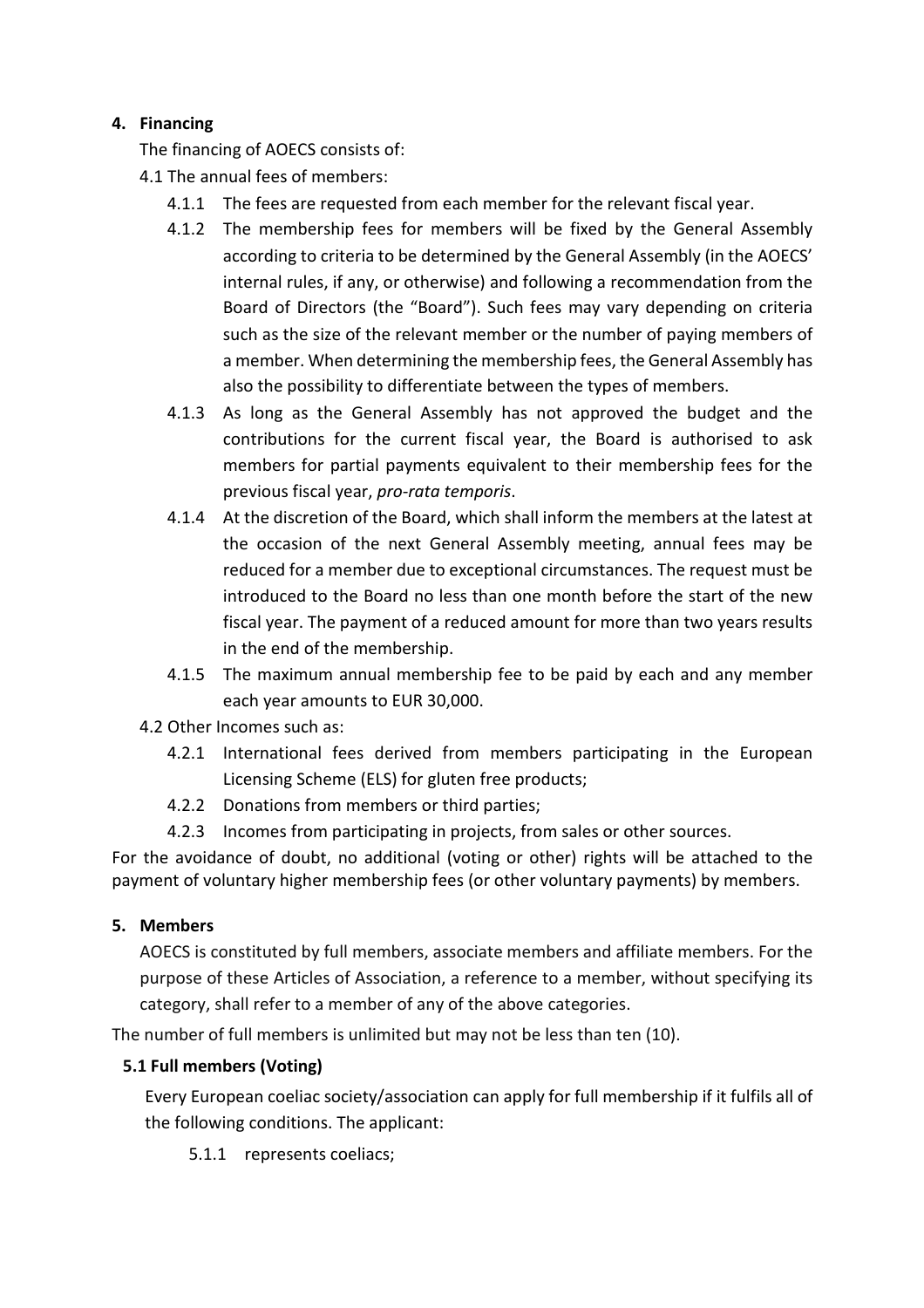- 5.1.2 is registered in its country, which must be in Europe, as a non-profit organisation with legal personality according to the laws of its jurisdiction;
- 5.1.3 is solvent and has been operating for a minimum of 3 years (for the purpose of evidencing this, it shall provide AOECS with the last 3 years of financial accounts);
- 5.1.4 has up to date articles of association, or equivalent, complying with its country's regulations for non-profit organisations (for the purpose of evidencing this, it shall provide a copy of these upon application);
- 5.1.5 provides the Board with two satisfactory references one from an existing full member and one from a university or hospital in its own country.

In its application, the applicant shall inform the Board about the number of beneficiaries and contacts of its organisation and the number of coeliacs it represents directly (permission to contact) and indirectly (wider audience).

The maximum number of full members per country is two.

## **5.2 Associate members (Non-Voting)**

Every European coeliac society/association can apply for associate member status with a special interest in the aims and objectives of AOECS, but which do not fulfil the requirements for full membership yet, but intend to do so within 2 years.

A minimum requirement for associate membership is the fulfilment of the condition described under Article 5.1.2.

The maximum number of associate members per country is one.

## **5.3 Affiliate members (Non-Voting)**

Other coeliac societies/associations, healthcare organisations and other non-profit organisations (including if not based in Europe) can apply for affiliate member status if they do not, and have no intention of fulfilling the requirements for full or associate membership.

### **6. Terms of membership**

- 6.1 The membership starts after the vote of the General Assembly in favour of membership and the payment of the first annual membership fee.
- 6.2 Any member can withdraw from AOECS by notifying its withdrawal to the Board at least 4 weeks in advance.
- 6.3 The General Assembly may decide to exclude a member from AOECS based on any serious ground, including:

(i) if a member acts in a manner which is inconsistent with the objects and/or Articles of Association of AOECS; or

- (ii) if a member works against the objectives of AOECS; or
- (iii) if a member acts in a way which is damaging or has a negative impact on coeliacs; or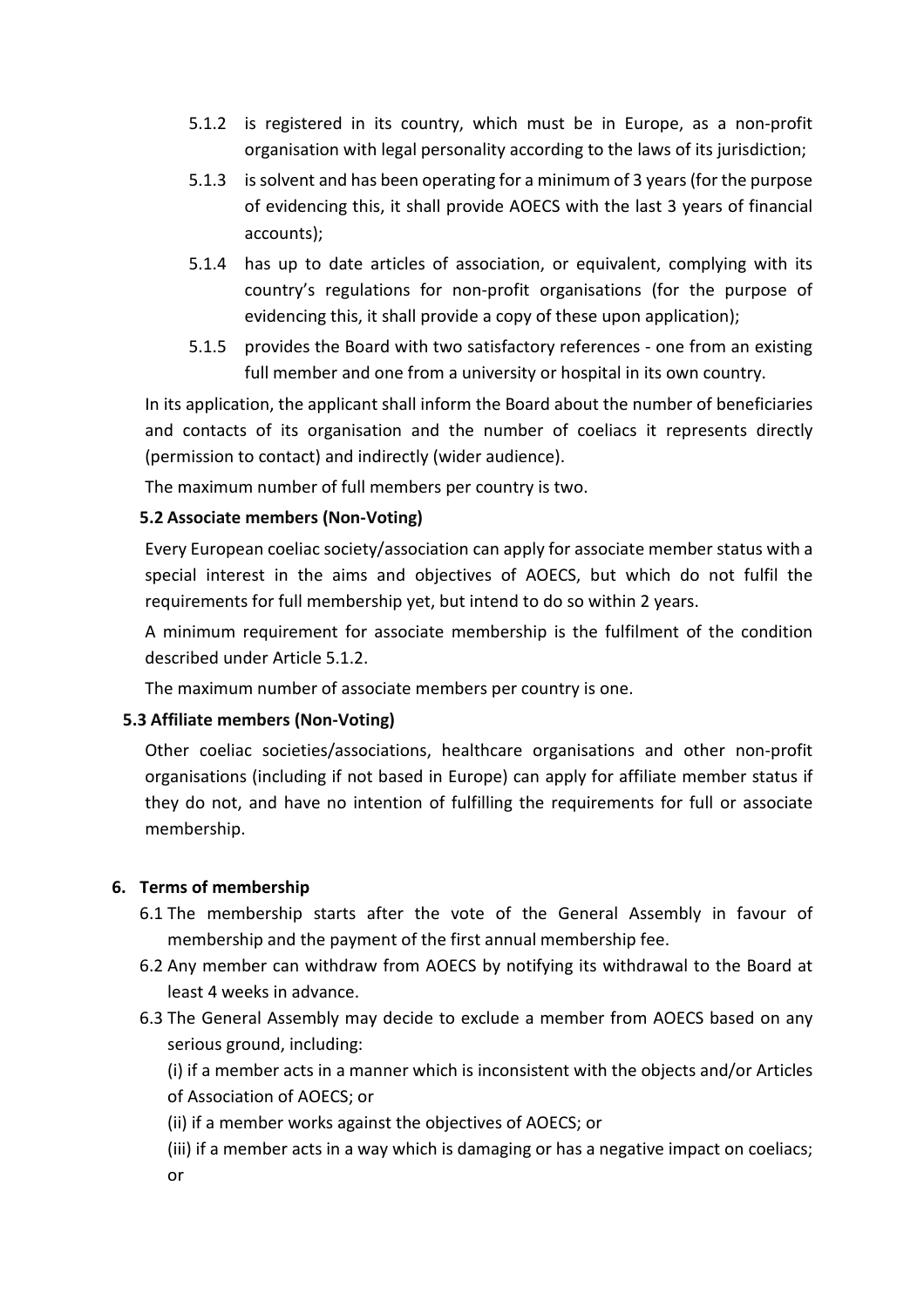(iv) if a member no longer fulfils the conditions to become and remain a member as stipulated under Article 5; or

(v) if a member pays a reduced contribution for more than two consecutive years. Furthermore, the General Assembly may exclude an associate member if it does not fulfil the requirements for full membership after 2 years as from becoming an associate member.

- 6.4 Members leaving AOECS, whether voluntarily or involuntarily, shall remain liable to pay any unpaid membership fees. A member shall have no right to claim the reimbursement of any (part of) membership fees and/or donations to AOECS even if it leaves AOECS in the middle of a membership year.
- 6.5 All full members are required to pay the annual membership fees for the current fiscal year by 31 March of the current fiscal year. If the annual membership fee is not paid in time and there has been no request for reduction (as stipulated under Article 4.1.4) or if such request has been rejected, the voting rights of full members are suspended until the payment is made.
- 6.6 A member can be excluded from AOECS by a decision of the Board (without a decision by the General Assembly being required) if it fails to fully pay its membership fees within one month after having received two formal payment reminders from AOECS. In order to become a member again, such (former) member may apply again to become a member after it has fully paid its unpaid membership fees.
- 6.7 All members agree to act in a way to support the aims and objectives of AOECS and will not make public any views, information or material that would harm AOECS or its beneficiaries without having first addressed any concerns or issues to the Board or the General Assembly. This does not prevent members from discussing views, information or material with, and/or from expressing concerns or issues towards, individual members outside of General Assembly meetings.

## 7 **Rights and duties of members**

## 7.1 **Full members**

- 7.1.1 Any full member has the right to receive all information regarding the work of AOECS and to participate in the General Assembly meetings. If a full member is participating in the General Assembly meetings with more than one delegate, the Head of the delegation has to be identified to the Board. Only the Head of the delegation has the right of vote on behalf of the full member.
- 7.1.2 Any full member has to substantiate once a year its incomes and the beneficiaries of its organisation and the number of coeliacs it represents by providing AOECS a statement by one of its board members or official representatives based on and supported by its annual balance sheet/business report.
- 7.1.3 The number of votes available for each full member will be the corresponding in order to the following scale: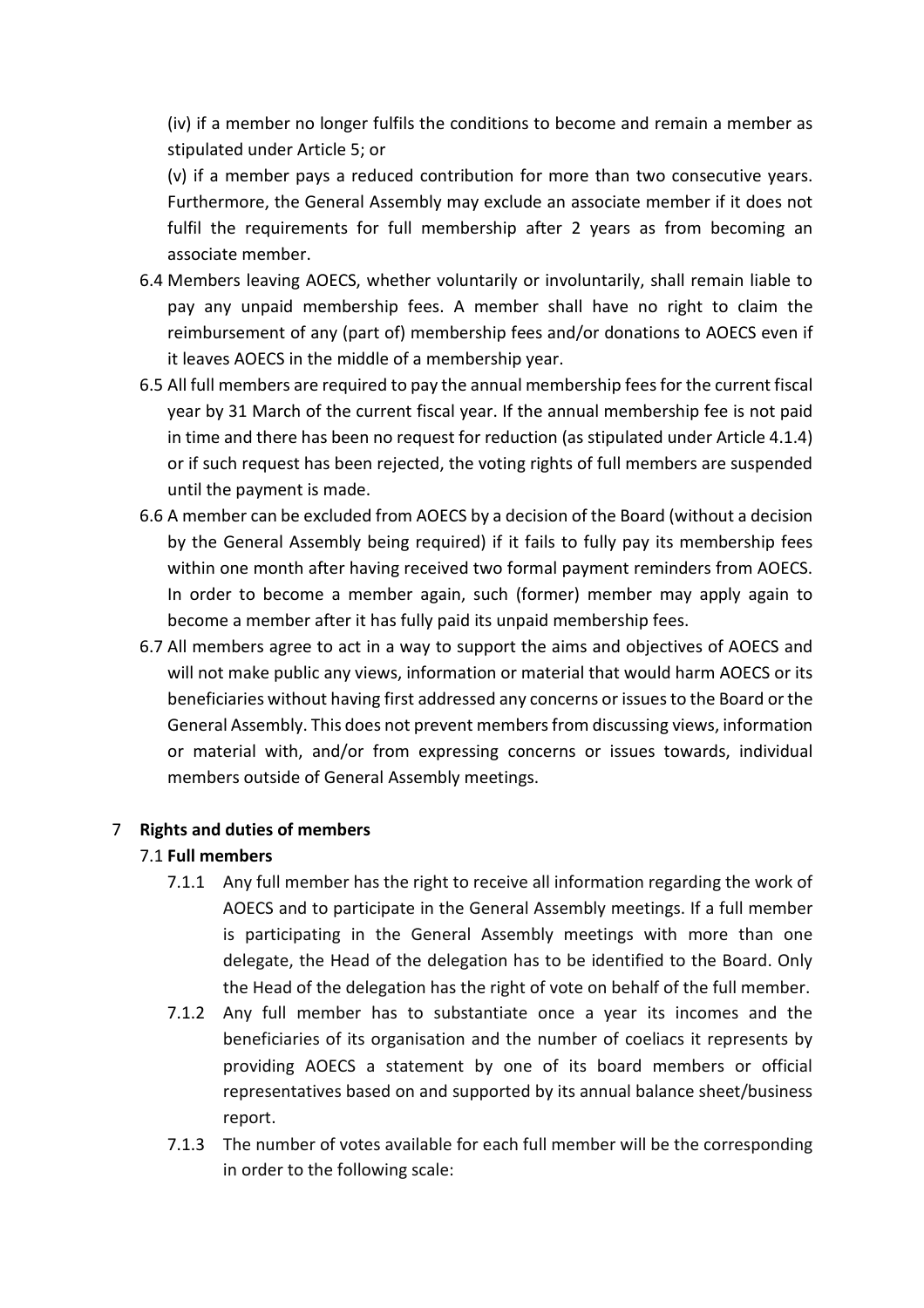Less than or equal to 999 members  $\Rightarrow$  1 (one) vote;

1000 – 9.999 members => 2 (two) votes;

10.000 – 49.999 members => 3 (three) votes;

50.000 or more members => 4 (four) votes.

The General Assembly shall determine (in the AOECS' internal rules, if any, or otherwise) who shall qualify as a member of a full member for the purpose of the above.

- 7.1.4 The Head of a delegation must be authorised (through a power of attorney or based on the Head's power of representation resulting from applicable legal and/or articles of association provisions) to validly represent, and vote on behalf of, the full member it represents at the General Assembly meetings.
- 7.1.5 All full members must abide by these Articles of Association.

# 7.2 **Associate and affiliate members**

- 7.2.1 Each associate or affiliate member has the right to attend the General Assembly meetings and be represented by one delegate. An associate or affiliate member has the same rights and duties (including the payment of the membership fee applicable to it) as those of full members, except they are not eligible to vote in the General Assembly meetings.
- 7.2.2 All associate and affiliate members must abide by these Articles of Association.

## 8 **Governance**

Decisions within AOECS are taken within the General Assembly or the Board, each within its sphere of competence.

## 8.1 **The General Assembly**

- 8.1.1 The General Assembly is AOECS' supreme authority and has ultimate responsibility for the decisions and actions of AOECS.
- 8.1.2 It consists of the full members of AOECS.
- 8.1.3 The General Assembly has the power to:
	- take any decision to fulfil the objectives set forth in Article 2;
	- take any decisions with respect to public relations strategies and the communication of the views of AOECS;
	- incorporate new or join existing associations or organisations;
	- take any strategic decisions and/or decisions with a long-term impact and instruct the Board to implement these;
	- approve the future activities of AOECS and instruct the Board to implement these activities;
	- mandate the Board to develop policy for the General Assembly;
	- determine the annual membership fees for the full, associate and the affiliate members;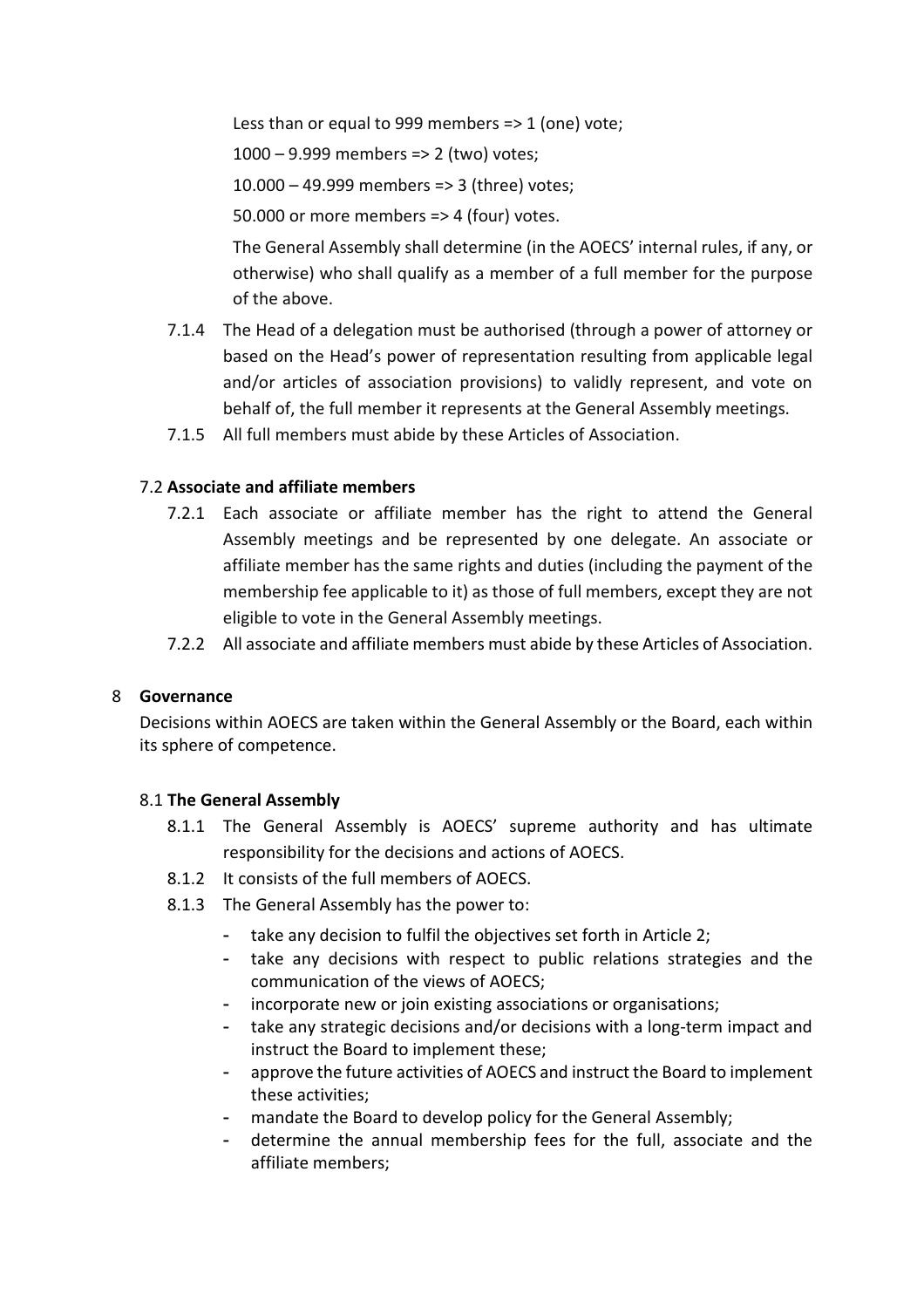- establish and/or amend official documents with a strategic importance such as the AOECS' internal rules, if any, and the Charta;
- admit and exclude members;
- elect and dismiss Directors and determine their remuneration, if any;
- elect and dismiss statutory auditor(s), if any, and determine his/her remuneration;
- approve the annual accounts and the discharge to give to the Directors and the statutory auditor, if any;
- decide whether to start a liability claim against the Directors and/or the statutory auditor;
- determine the budget of AOECS on a proposal from the Board and instruct the Board to implement this budget;
- amend these statutes;
- wind up AOECS and elect the non-profit organisation to which the remaining assets will be distributed;
- transform AOECS into an AISBL or a cooperative company with a social purpose;
- decide to transfer or accept the transfer of a business without consideration; and
- take any decision reserved by law or these Articles of Association to the General Assembly.

## 8.2 **General Assembly AGM**

The Annual General Meeting (the AGM) meets annually and has the following rules:

8.2.1 AGMs can be held either physically and/or remotely through digital channels. In such a case, the Board shall inform the members that they will have the possibility to participate remotely through digital channels. Full members attending through digital channels shall be considered to be present at that meeting for the purpose of determining whether the quorum has been reached and their votes shall be taken into account in order to determine whether the required majority has been reached. In order for such remote participation to be valid, AOECS must be able to verify, through the digital channels used, the capacity and identity of the (representative of the) full member concerned. The Board and/or AOECS' internal rules (if any) may impose additional conditions for the use of digital channels in order to participate remotely to an AGM provided the purpose of these additional conditions is to guarantee the security of the digital communication channel used. Without prejudice to any additional conditions or restrictions which may be imposed by law, the digital channels must at least enable the full members concerned to follow directly, simultaneously and continuously the discussions taking place within the AGM and to exercise their right of vote on all matters regarding which the AGM is requested to take a decision. Moreover, the digital channel must enable the full members to participate to the AGM's deliberations and to ask questions. The convocation to the AGM must include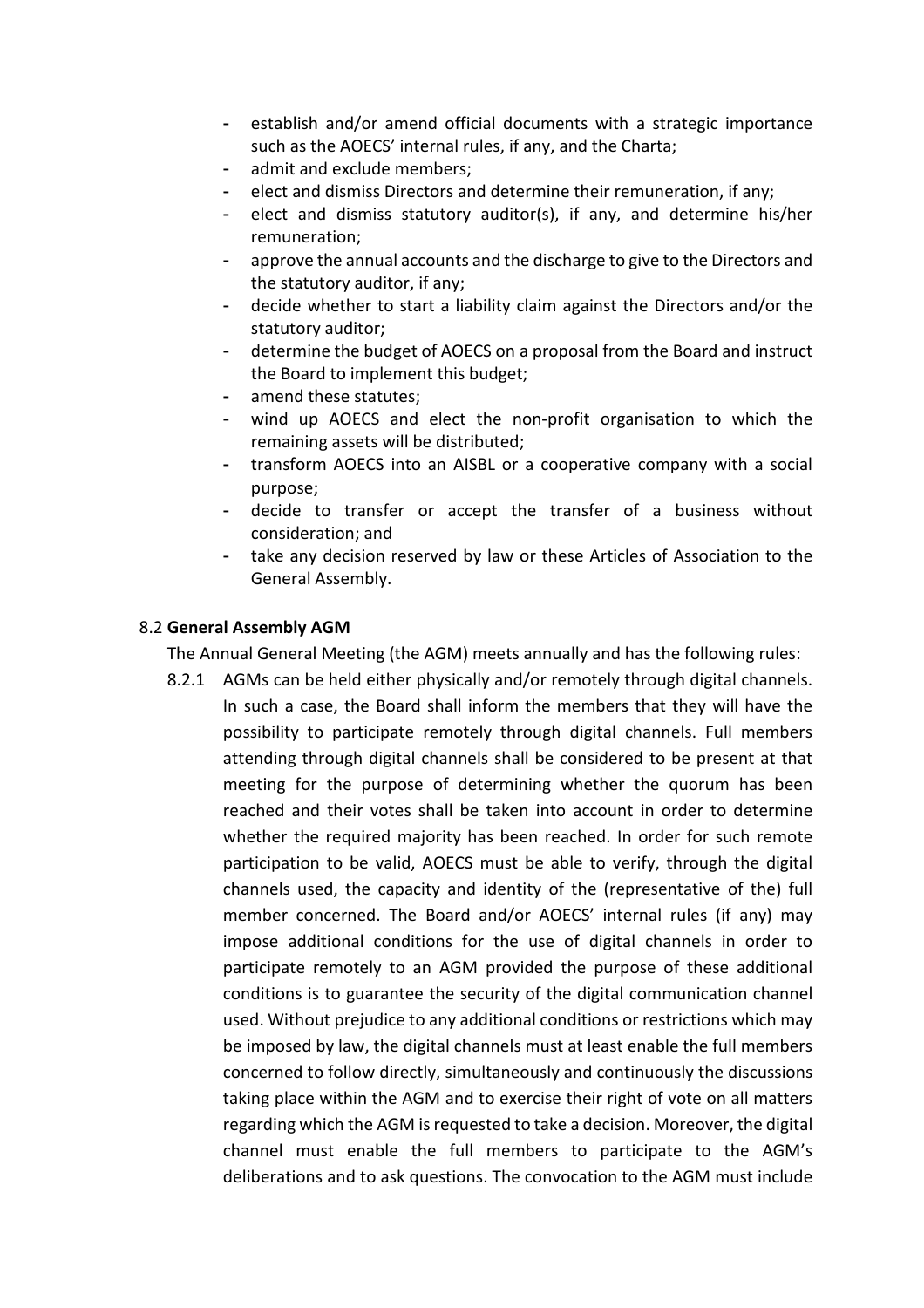a clear and precise description of the procedure enabling a remote participation to the AGM. The minutes of the AGM must mention the problems and technical incidents which have prevented or disturbed the remote participation to the AGM or the vote. The members of the bureau of the AGM (if any) are not entitled to participate through digital channels.

- 8.2.2 The date and location must be notified to members at least three months in advance.
- 8.2.3 Requests concerning the matters to be put on the AGM agenda must be submitted to the Board at least two months in advance.
- 8.2.4 The Board is responsible for convening the AGM and determining its agenda. It must send to the members the complete agenda, the report of activities and the financial information of the fiscal year at least one month before the AGM.

## 8.3 **General Assembly Extraordinary meetings**

These meetings can be called at any time in between AGMs and have the following rules:

- 8.3.1 The Board can decide to convene an Extraordinary meeting of the General Assembly.
- 8.3.2 Without prejudice to Article 9:13 of the Belgian Code on Companies and Associations, additional Extraordinary meetings (physical or remote) of the General Assembly must be convened by the Board if requested in writing to the Board by at least 20% of the full members.
- 8.3.3 Extraordinary meetings can be held either physically or remotely through digital channels. The provisions of Article 8.2.1 shall apply.
- 8.3.4 The date and location of any Extraordinary meetings should be notified to members at least 4 (four) weeks in advance.
- 8.3.5 Requests concerning the matters to be put on the agenda must be submitted to the Board at least 3 (three) weeks before any Extraordinary meeting.
- 8.3.6 The Board is responsible for convening the Extraordinary meetings and determining their agenda. The complete agenda has to be sent to members at least 2 (two) week in advance.

## 8.4 **General Assembly Decisions (Voting)**

- 8.4.1 Decisions can only be decided on subjects included in the published agenda within the AGM or Extraordinary meeting. However, if all full members are present or represented at the meeting, they can validly add matters to the agenda.
- 8.4.2 A General Assembly meeting will only validly be held, if at least half of its full members are present or represented at the meeting. For the purpose of amending these Articles of Association, at least two third of the full members must be present or represented at the meeting. No quorum shall apply if a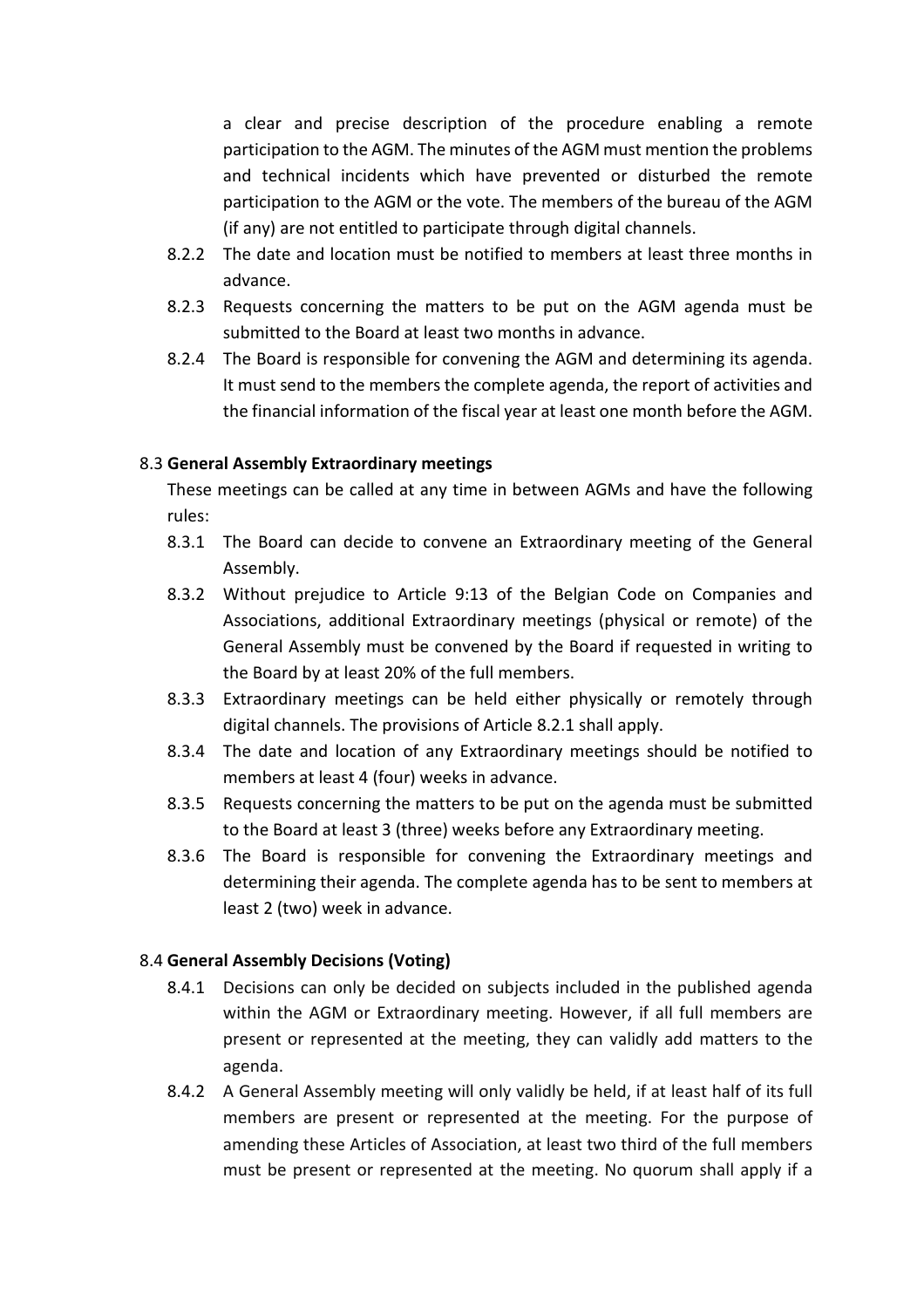second meeting is convened with the same agenda, provided it takes place at least 15 days after the first meeting date.

- 8.4.3 In order to be validly approved, any proposed change to these Articles of Association must be clearly described in the invitation to the meeting.
- 8.4.4 In order to be validly approved, any proposed exclusion of a member must be clearly indicated in the invitation to the meeting. The member concerned must receive the possibility to be heard in its defence by the General Assembly.
- 8.4.5 Decisions and elections are passed by bare majority of votes except for: (i) any amendment to these Articles of Association or the Charta or the exclusion of a member, which both require a 2/3 (two third) majority of the votes of the full members who are present or represented; (ii) a modification to AOECS' non-profit purpose or the dissolution of AOECS which both require a 4/5 (four fifths) majority of the votes of the full members who are present or represented.
- 8.4.6 In the case of a draw or if the required special majority is not reached, the proposal is rejected.
- 8.4.7 In the case of any election or any other vote relating to a person, all votes shall take place through secret ballots.
- 8.4.8 In the case of any election, the General Assembly will first expressly decide on how many mandates/positions will be awarded. If, after the number of mandates/positions to be awarded has been determined, and there are more candidates than the number of mandates/positions to be awarded, at each voting round the candidate with the lowest number of votes shall be excluded from the election until the number of remaining candidates is identical to the number of mandates/positions to be awarded.
- 8.4.9 Except for changes to the Articles of Association, decisions by full members can be approved outside of an AGM and/or an Extraordinary meeting by unanimous written resolutions of the full members, which can be signed by wet ink signature or by electronic signature enabling to verify the quality and identity of the signatories. The Board informs the full members about the proposed written resolutions, it circulates the written resolutions and sets a deadline for the signing of the resolutions. The proposed written resolutions have to be submitted to the full members at least two weeks before the deadline.

### 9 **General Assembly register**

Decisions of the General Assembly are recorded in a special register that each member may consult. In addition, these decisions may be published.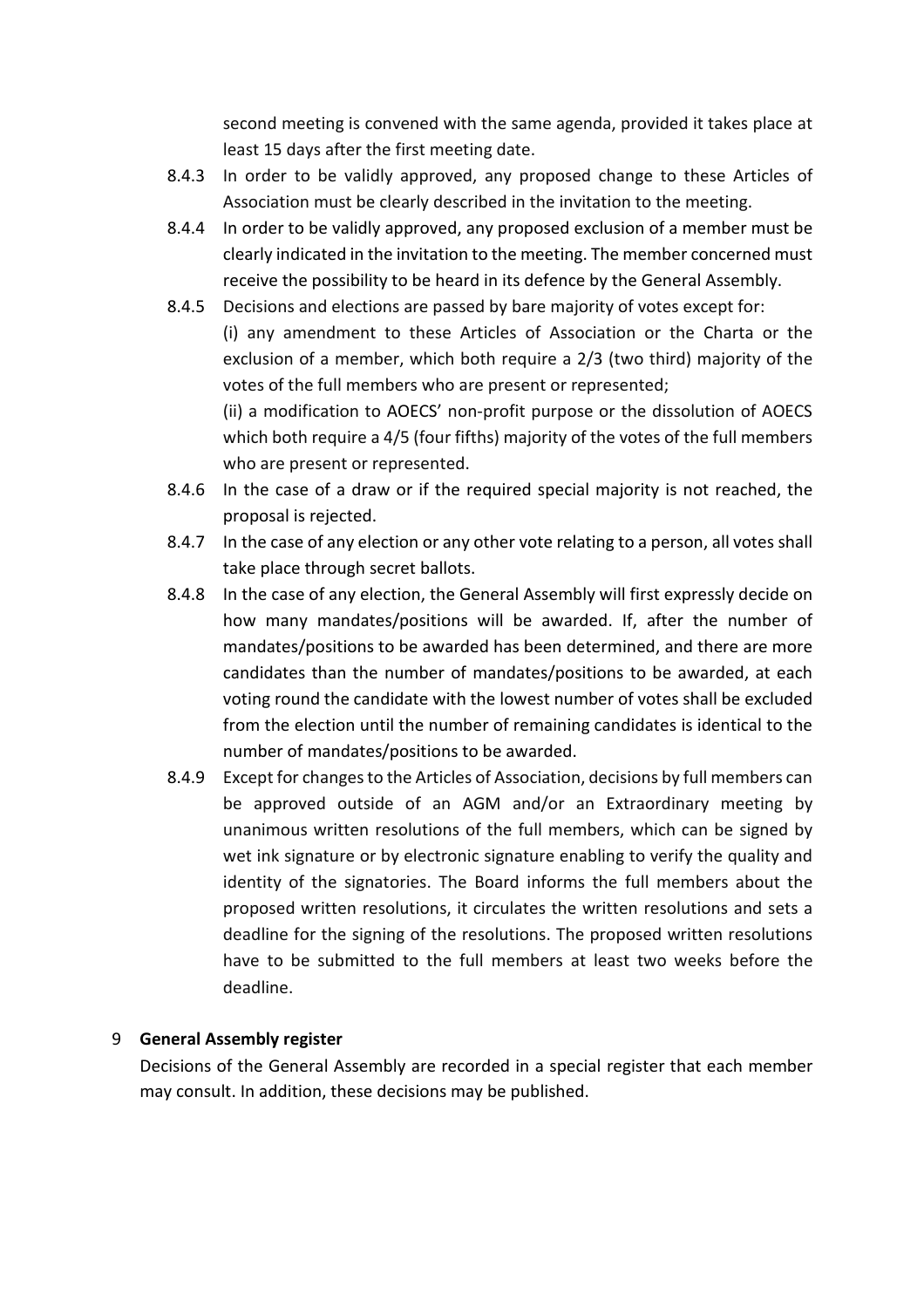## 10 **Board of Directors**

- 10.1 The Board consists of a minimum of three (3) and up to seven (7) Directors and is elected by the General Assembly among candidates presented by the full members. The General Assembly shall make sure that the Directors have appropriate qualifications and that the Board is balanced. No more than one Director may be elected upon among candidates presented by the same full member.
- 10.2 The period of office on the Board is three years. A Director can be re-elected but for not more than two consecutive terms after which there must be a break of at least two years before the Director can stand for election again. The General Assembly will aim for sufficient continuity within the Board.
- 10.3 If a Director stands down or is no longer able to fulfil his/her duties during his/her term, the remaining members of the Board have the right to co-opt a temporary replacement until the next AGM from the candidates' list of the previous General Assembly meeting having appointed Directors in the order of the voting results. If there is no remaining or suitable candidate available based on this method, the Board may seek new candidates among the delegates of the members. The directorship of the co-opted Director shall automatically end at the next General Assembly meeting unless the General Assembly confirms his/her directorship at this meeting.
- 10.4 The existing Board must be informed in writing about the identity of the candidates for the Board at least one week before the beginning of the General Assembly meeting.
- 10.5 Rules and regulations may define the work of the Board. They can only be established and/or changed by the General Assembly through a vote and are binding for the Board. They can be included in AOECS' internal rules.

## 11 **Rights and duties of the Board**

- 11.1 Without prejudice to the powers reserved to the General Assembly pursuant to these Article of Association and/or the law, the Board manages AOECS and represents AOECS externally. This includes the following matters.
- 11.2 The Board oversees the delivery of the approved strategy and annual objectives and activities of AOECS.
- 11.3 The Board may appoint a Secretary General and delegate the execution of any of its duties to the Secretary General, if any, and/or an executive team as required by the Board to fulfil its duties.
- 11.4 The Board acts on behalf of AOECS to ensure any new operational subjects, which appear to AOECS during the fiscal year until the next General Assembly meeting, are dealt with effectively. This includes joining European funded projects.
- 11.5 The Board can appoint one of the Directors for the purpose of managing and chairing all meetings and votes of the General Assembly. If the Board fails to designate such chairperson or if he/she is not present at the General Assembly, the General Assembly shall appoint the chairperson.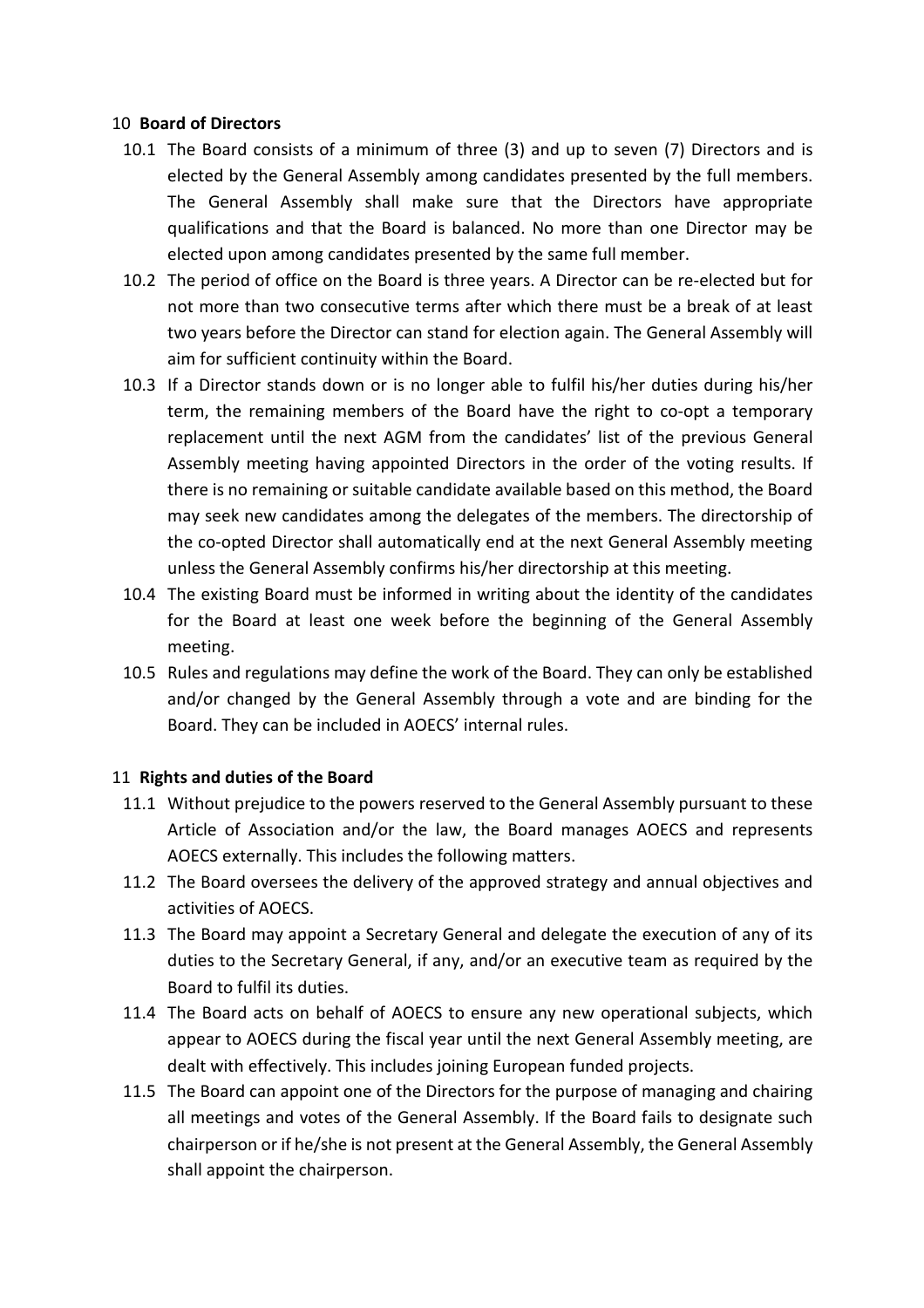- 11.6 The Board submits an annual financial report and draft annual accounts of the last fiscal year and budget proposals to the General Assembly.
- 11.7 The Board may permit non-member coeliac societies/associations to attend the General Assembly and the working groups, taking place in connection with the General Assembly, before they become members.
- 11.8 The Board represents AOECS at appropriate events and forums that help to advance the overall objectives of the organisation.
- 11.9 The completion of specific tasks and projects can be delegated to other individuals or organisations outside the Board as required by the Board to fulfil its duties.
- 11.10The Board oversees the appointment and performance of any contractors or employees of AOECS as required to fulfil the strategy and plans approved at the AGM.
- 11.11The Board will appoint four roles within the Board, as required:
	- 11.11.1 Chair oversees the broad area of policy development and ensures that AOECS is developing in line with the strategy and plans agreed by the General Assembly. He/she also chairs all Board meetings.
	- 11.11.2 Vice-Chair deputises and supports the Chair as required; chairs the Board meetings when the Chair is absent.
	- 11.11.3 Treasurer ensures that the organisation is financially compliant within the law and that good financial governance is observed; chairs the Board meetings when the Chair and the Vice-Chair are absent.
	- 11.11.4 Working Group Sponsor(s) guides and advises specific Working Groups and represents the Board within the groups.
- 11.12The Board may appoint Working Groups for special subjects as required to fulfil its duties.

## 12 **Working and decision-making of the Board**

- 12.1 Board meetings are convened by the Chair, by the Vice-Chair or by two Directors at least 5 working days before the Board meeting.
- 12.2 Board meetings can be held either physically and/or remotely through digital channels. Directors attending through digital channels shall be considered to be present at that meeting for the purpose of determining whether the quorum has been reached and their votes shall be taken into account in order to determine whether the required majority has been reached.
- 12.3 In order to validly deliberate and take decisions, at least three Directors must be present or represented, regardless of the number of Directors. Any Director can give a power of attorney to another Director in order to represent him/her at a Board meeting, provided at least two Directors are (physically or remotely) present at the meeting. The provisions of Article 8.2.1 shall apply *mutatis mutandis*.
- 12.4 The Board aims to reach consensus. If such consensus cannot be found within the Board, decisions are taken by bare majority of the Directors present or represented. In the event of a draw, the chairperson does not have the casting vote.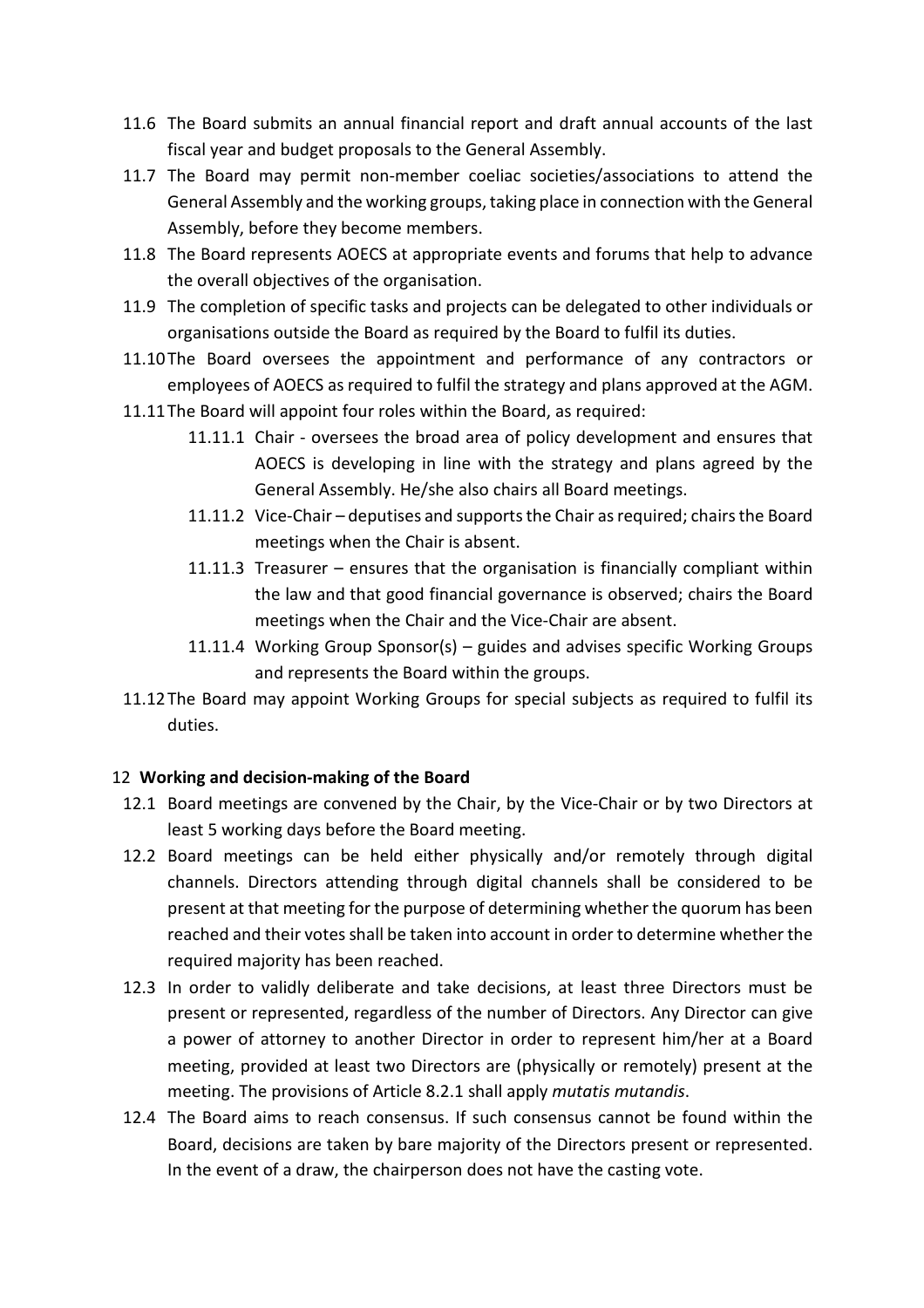- 12.5 Board decisions can be approved by unanimous written resolutions, which can be signed by electronic signature, of all Directors.
- 12.6 The Directors shall at all times comply with these Articles of Association and the law, including Article 9:8 of the Belgian Code on Companies and Associations regarding conflicts of interests. The Directors shall at all times act in the best interest of the association as a whole.
- 12.7 The minutes of all meetings of the Board shall be kept in a register. This register shall be accessible to any member upon request.

## 13 **Working Groups**

- 13.1 Working Groups, which include Coeliac Youth of Europe and can also include advisory bodies/panels and task forces, can be created to advise or assist the Board and the General Assembly on determined issues. Either the Board or the General Assembly can propose the goals of a Working Group.
- 13.2 Working Groups cannot take binding decisions but may submit proposals to the Board and the General Assembly. The Working Group must report to the General Assembly and twice a year to the Board.
- 13.3 The organisation and applicable rules within each Working Group are determined by AOECS' internal rules, if any, and/or the Working Group itself, provided that it shall at all times comply with these Articles of Association and AOECS' internal rules, if any.

### 14 **Secretary General**

A Secretary General may be appointed by the Board. He/she shall exercise the powers delegated to him/her and execute the tasks assigned to him/her by the Board. The Board may delegate powers of day-to-day management to the Secretary General.

### 15 **Representation**

AOECS is validly represented in and out of court by:

- $-$  The Board:
- Two Directors acting jointly;
- The Secretary General, if any, within the limits of his/her powers delegated by the Board;
- Any attorney-in-fact within the limits of the specific powers of representations delegated to him/her.

Although this is not enforceable towards third parties, it is the responsibility of any person(s) representing the association to verify and make sure that he/she/they act in accordance with a valid decision by the Board and/or the General Assembly, whichever is responsible for taking such decision.